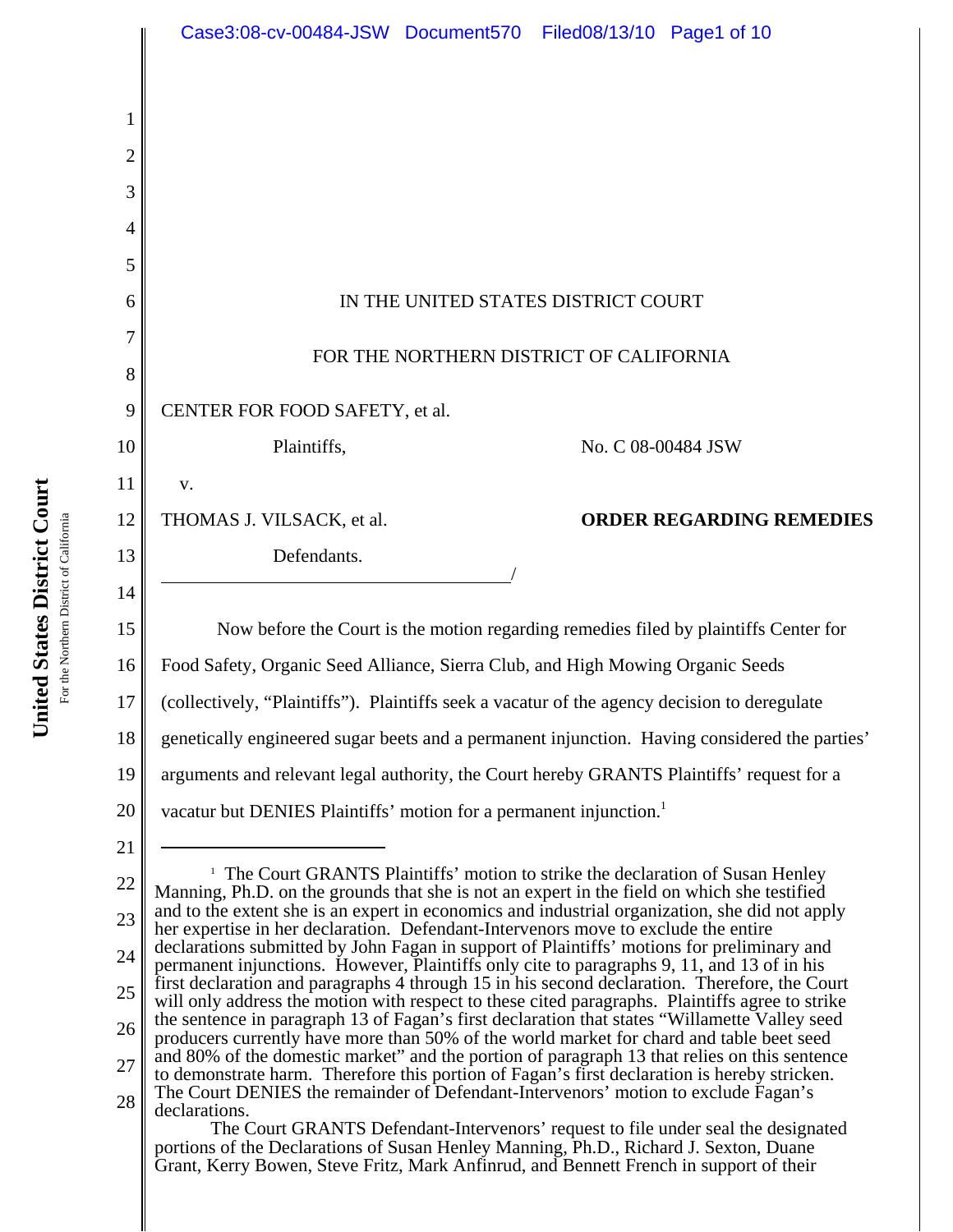# **BACKGROUND**

In September 2009, the Court ruled that the decision by the United States Department of

3 Agriculture ("USDA") and its Animal and Plant Health Inspection Service ("APHIS") to deregulate a variety of genetically engineered sugar beets without preparing an environmental 4 5 impact statement ("EIS") violated the National Environmental Policy Act, 42 U.S.C. §§ 4321- 6 7 8 9 10 11 United States District Court **United States District Court** 12 For the Northern District of California For the Northern District of California 13 14 15 16 17 18

1

2

20

19 21 22 23 24 25 opposition to Plaintiffs' motion for permanent injunction, their reply in opposition to Plaintiffs' motion for permanent injunction, the declarations of March Anfinrud, Steve Fritz, Bryan Meir, Richard J. Sexton and Christopher Tuner in support of their reply in opposition to Plaintiffs' motion for permanent injunction, their documents in opposition to Plaintiffs' motion to exclude the Declaration of Susan Henley Manning, Ph.D., and their documents in support of their motion to exclude the declaration of John Fagan, including their reply papers, Plaintiffs' request to file under seal the designated portions of their memorandum and reply in support of permanent injunction, their reply in support of their motion to exclude Manning's Declaration, the confidential declarations of Paul H. Achitoff, including the attached exhibits, and Exhibits N, O, P, Q, R, S, T and U to the declaration of Paige 4335 ("NEPA"). On March 16, 2010, the Court denied Plaintiffs' motion for a preliminary injunction. However, the Court admonished the parties that they should not assume that the Court's decision to deny a preliminary injunction was indicative of its views on a permanent injunction pending the full environmental review that APHIS is required to conduct. Rather, while the environmental review is pending, the Court warned the parties that it was inclined to order the Defendant-Intervenors to take all efforts, going forward, to use conventional seed. In light of Plaintiffs' showing of irreparable harm to the environment, the Court informed Defendants and Defendant-Intervenors that it was troubled by maintaining the status quo that consists of ninety-five percent of sugar beets being genetically engineered while APHIS conducts the environmental review that should have occurred before the sugar beets were deregulated. Moreover, the Court noted that the length of time that is necessary to conduct the full environmental review, as compared to the several months between the preliminary and permanent injunction hearing, could increase the likelihood and potential amount of irreparable harm to the environment.

27 28 The parties all submitted voluminous evidentiary objections. To the extent the Court relied on evidence objected to in resolving Plaintiffs' motion, the objections are overruled. To the extent the Court did not need to consider such evidence in order to resolve the instant motion for vacatur and a permanent injunction, the Court need not rule on the admissibility of such evidence.

<sup>26</sup> Tomaselli, and Defendants' request to file under seal the designated portions of the Third Declaration of Neil Hoffman.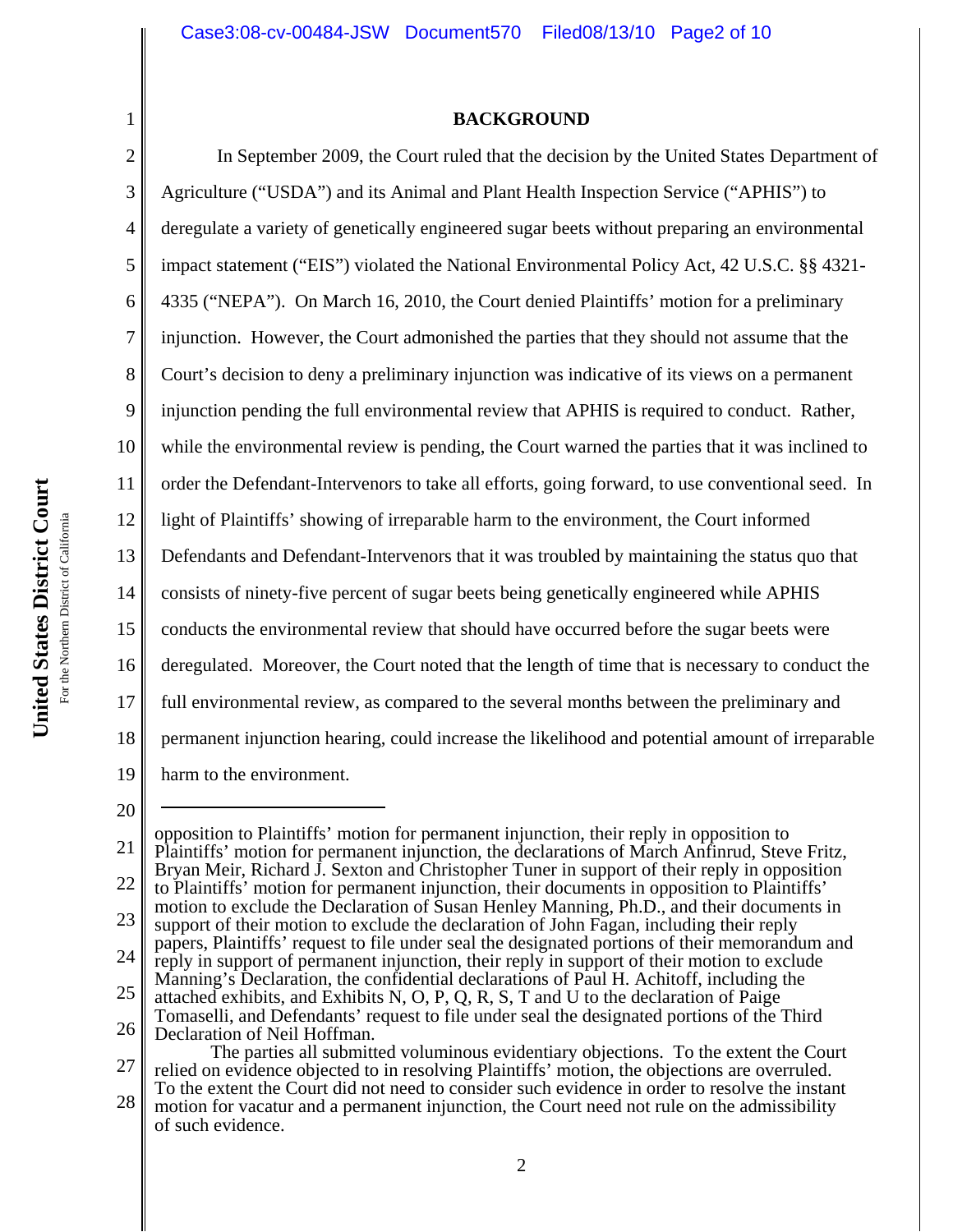## Case3:08-cv-00484-JSW Document570 Filed08/13/10 Page3 of 10

Plaintiffs now move to vacate APHIS's decision to deregulate genetically engineered sugar beets and to enjoin all further planting, cultivation, processing, or other use of genetically engineered Roundup Ready sugar beets or sugar beet seeds, including but not limited to permitting any Roundup Ready sugar beet seed crop to flower pending APHIS's preparation of an EIS. In light of the Supreme Court's recent ruling in *Monsanto Co. v. Geertson Seed Farms*, 130 S.Ct. 2743, 2761 (2010), Plaintiffs clarify that the order they seek from the Court would be without prejudice to Defendants taking interim measures that are compliant with the Plant Protection Act, NEPA and the Administrative Procedure Act ("APA").

9 10 11 12 13 14 15 16 17 Defendants Edward T. Schafer, in his official capacity as Secretary of the United States Department of Agriculture, and Cindy Smith, in her official capacity as Administrator of the Animal and Plant Health Inspection Service (collectively, "Defendants"), and Defendant-Intervenors American Sugarbeet Growers Association, Ervin Schlemmer, Mark Wettstein, John Synder, and Duane Grant, American Crystal Sugar Company, the Amalgamated Sugar Company, Western Sugar Cooperative, Wyoming Sugar Company, LLC, United States Beet Sugar Association, Betaseed, Inc., Monsanto Company, Syngenta Seeds, Inc., and SESVanderHave USA, Inc. (collectively, "Defendant-Intervenors") all oppose Plaintiffs' motion.

18

19

1

2

3

4

5

6

7

8

## **ANALYSIS**

The Court shall discuss additional facts as necessary in the analysis.

20 **A. Applicable Legal Standards.**

21 22 23 24 25 26 27 28 The APA provides that a "reviewing court shall ... hold lawful and set aside agency action, findings and conclusions found to be ... arbitrary, capricious, and abuse of discretion, or otherwise not in accordance with law." 5 U.S.C. § 706 (2)(a). "In all cases agency action must be set aside if the action was 'arbitrary, capricious, an abused of discretion, or otherwise not in accordance with law' or if the action failed to meet statutory, procedural, or constitutional requirements." *Citizens to Preserve Overton Park, Inc. v. Volpe*, 401 U.S. 402, 413-14 (1971), *overruled on other grounds by Califano v. Sanders*, 430 U.S. 99, 105 (1977). Despite the mandatory language of the APA, the Ninth Circuit has held that although "ordinarily"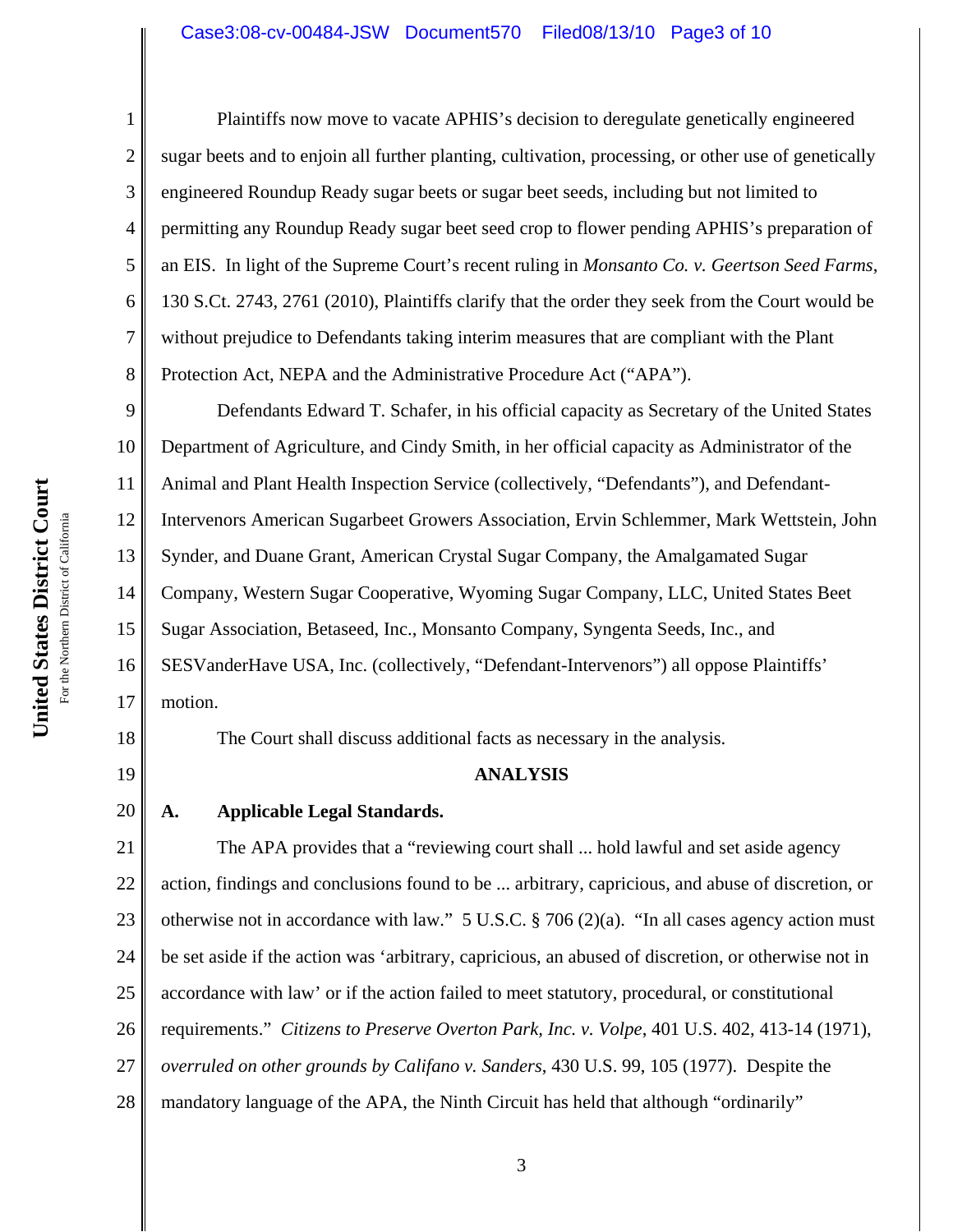#### Case3:08-cv-00484-JSW Document570 Filed08/13/10 Page4 of 10

regulations that are not promulgated in compliance with the APA are invalid, "when equity demands, the regulation can be left in place while the agency follows the necessary procedures." *Idaho Farm Bureau Federation v. Babbitt*, 58 F. 3d 1392, 1405 (9th Cir. 1995).

4 9 10 11 12 13 14 15 16 17 18 19 In the concurring opinion in *Comcast Corp v. F.C.C.*, 579 F.3d 1 (D.C. Cir. 2009), Judge Randolph finds that the plain language of the statute mandates a reviewing court that finds an administrative rule or order unlawful to vacate the agency's action. *Id*. at 10 (Randolph, J., concurring) ("'[S]hall' means 'must.' I see no play in the joints."). Judge Randolph laments that occasionally the D.C. Circuit has remanded invalid rules without vacating them, and notes that "none of those decisions made even the slightest attempt to square the remand-only disposition with § 706(2)(A)." *Id*. at 11. He notes that although "[i]t is easy to postulate cases in which vacating an agency rule or order might have dire consequences,... the prospect is not a reason to disregard the command of  $\S 706(2)(A)$ ." Judge Randolph opines that the better approach in such circumstances, and one that is consistent with the statutory language of the APA, is to require the losing agency to file a motion to stay the mandate "showing why its unlawful rule or order should continue to govern until the proceedings on remand are completed." *Id*. Although this Court agrees with Judge Randolph, it is bound by the Ninth Circuit. The Ninth Circuit does not appear to require the agency to meet the standards required for a stay. Nevertheless, the Ninth Circuit has only found remand without vacatur warranted by equity concerns in limited circumstances, namely serious irreparable environmental injury.

20 21 22 23 24 25 26 For example, in *Idaho Farm*, the Ninth Circuit remanded without vacatur based on concerns that immediately vacating the regulation threatened the potential extinction of an animal species – an irreparable environmental injury. *Id.*, 58 F. 3d at 1405-06. The court did not refer to any potential harm that would have been incurred by leaving the listing of the endangered species in place while the agency reconsidered its decision. *Id*. Moreover, the error in question was merely the agency's failure to make available for public comment one study that the agency had relied upon in making its decision. *Id*. at 1405.

27 28 Similarly, in *Western Oil and Gas v. EPA*, 633 F.2d 803, 813 (9th Cir. 1980), the court was reluctant to vacate the challenged designation based on "a desire to avoid thwarting in an

1

2

3

5

6

7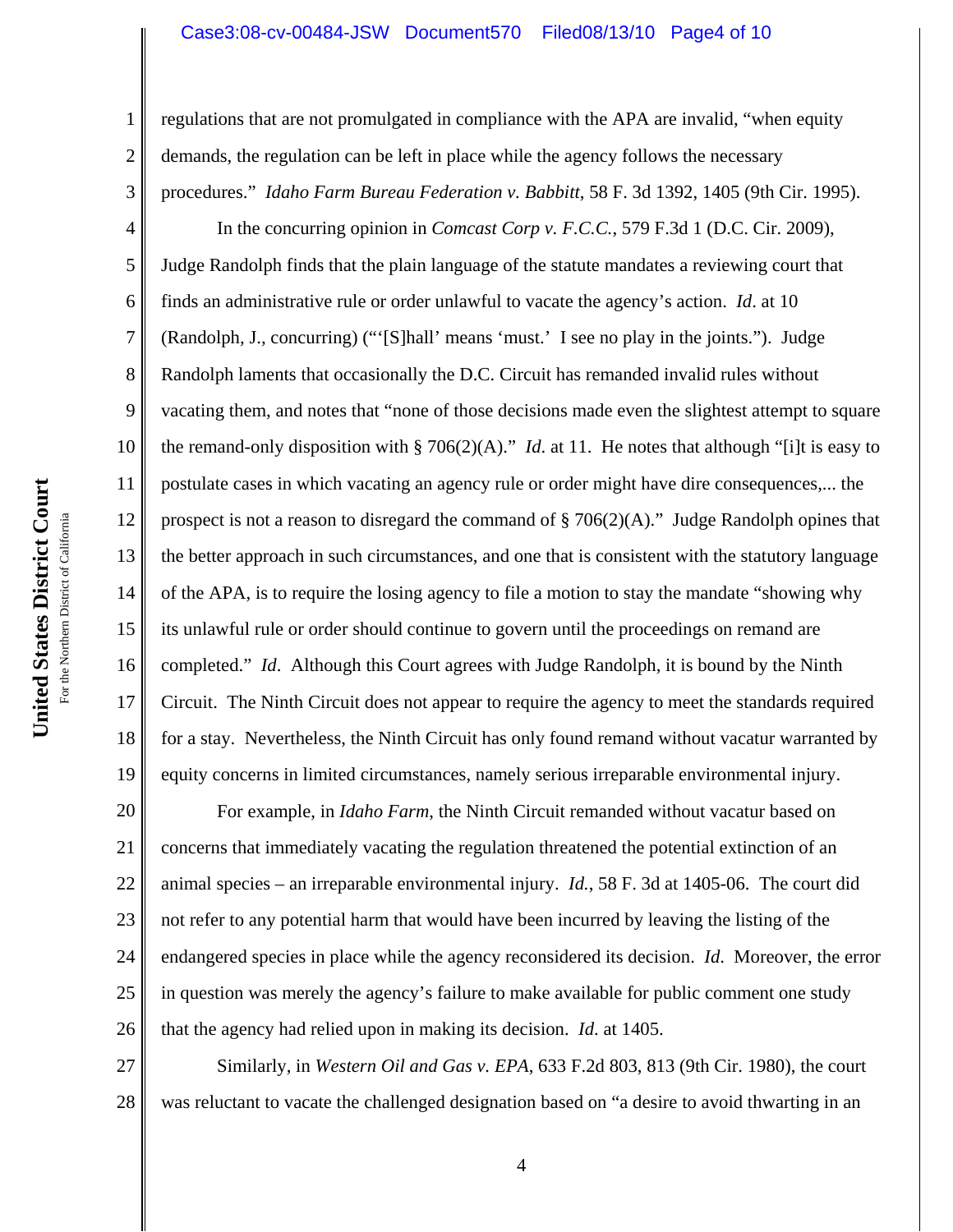1 2 3 4 5 6 7 8 9 10 11 12 unnecessary way the operation of the Clean Air Act in the State of California during the time the deliberative process is reenacted." The court was "also influenced by the possibility of undesirable consequences which [it could not] predict that might result from invalidation of the designations." *Id*. Based on "the unusual circumstances" of the case, the court left the challenged designations in place while the agency corrected its errors. *Id*. Again, the court did not refer to any potential harm that would have been incurred by leaving the designation in place. *Id*.; *see also Natural Resources Defense Council, Inc. v. United States Depart. of Interior*, 275 F. Supp. 2d 1136, 1143-44 (C.D. Cal. 2002) ("Both Idaho Farm Bureau and Western Oil involved challenges to rulemaking under environmental statutes. In that context the Ninth Circuit expressed special concern for the potentially one-sided and irreversible consequences of environmental damage prompted by vacating defective rules during remand."). $<sup>2</sup>$ </sup>

13 14 15 16 17 18 The Ninth Circuit has not delineated specific standards governing when a court may remand an unlawful agency rule or order without vacatur. Therefore, the Court will apply the test set forth by the D.C. Circuit: "[t]he decision whether to vacate depends on the seriousness of the order's deficiencies (and thus the extent of doubt whether the agency chose correctly) and the disruptive consequences of an interim change that may itself be changed." *Allied-Signal, Inc. v. United States Nuclear Regulatory Comm'n*, 988 F.2d 146, 150 (D.C. Cir. 1993). "[T]he

<sup>21</sup> 22 23 24 25 26 27 28 2 In *United States v. Afshari*, 426 F.3d 1150 (9th Cir. 2005), a case misleadingly cited by Defendant-Intervenors, the court was reviewing the constitutionality of a statute prohibiting financial support to organizations designated as "terrorist" and preceded pursuant to a different statute, 8 U.S.C. § 1189, not the APA. *Id*. at 1155-56. The D.C. Circuit had held that the designation of Mujahedin-e Khalq ("MEK") as a terrorist organization violated the due process rights of the petitioners, but did not vacate the designation due to "foreign policy and national security concerns, as well as the fact that the designation would be expiring shortly." *Id*. at 1156. In *Afshari*, the Ninth Circuit held that it did not have the authority to reverse the decision of a sister circuit and did not have the authority to review the State Department's designation. *Id*. In dicta, the court noted that although the language of  $\S 1189(c)(3)$  appeared to be mandatory, the D.C. Circuit's approach was consistent with precedent in analogous situations under § 706 of the APA. *Id*. (citing *Idaho Farm Bureau Federation*, 58 F.3d at 1405-06). The court stated *"[t]hough not entirely uncontroversial*, remand without vacatur has been long supported by Supreme Court precedent" and that "despite the seemingly mandatory language of the statute, we believe § 1189(c)(3) can reasonably be read as the D.C. Circuit read it, to allow the remand of a designation without vacating it." *Id*. (emphasis added).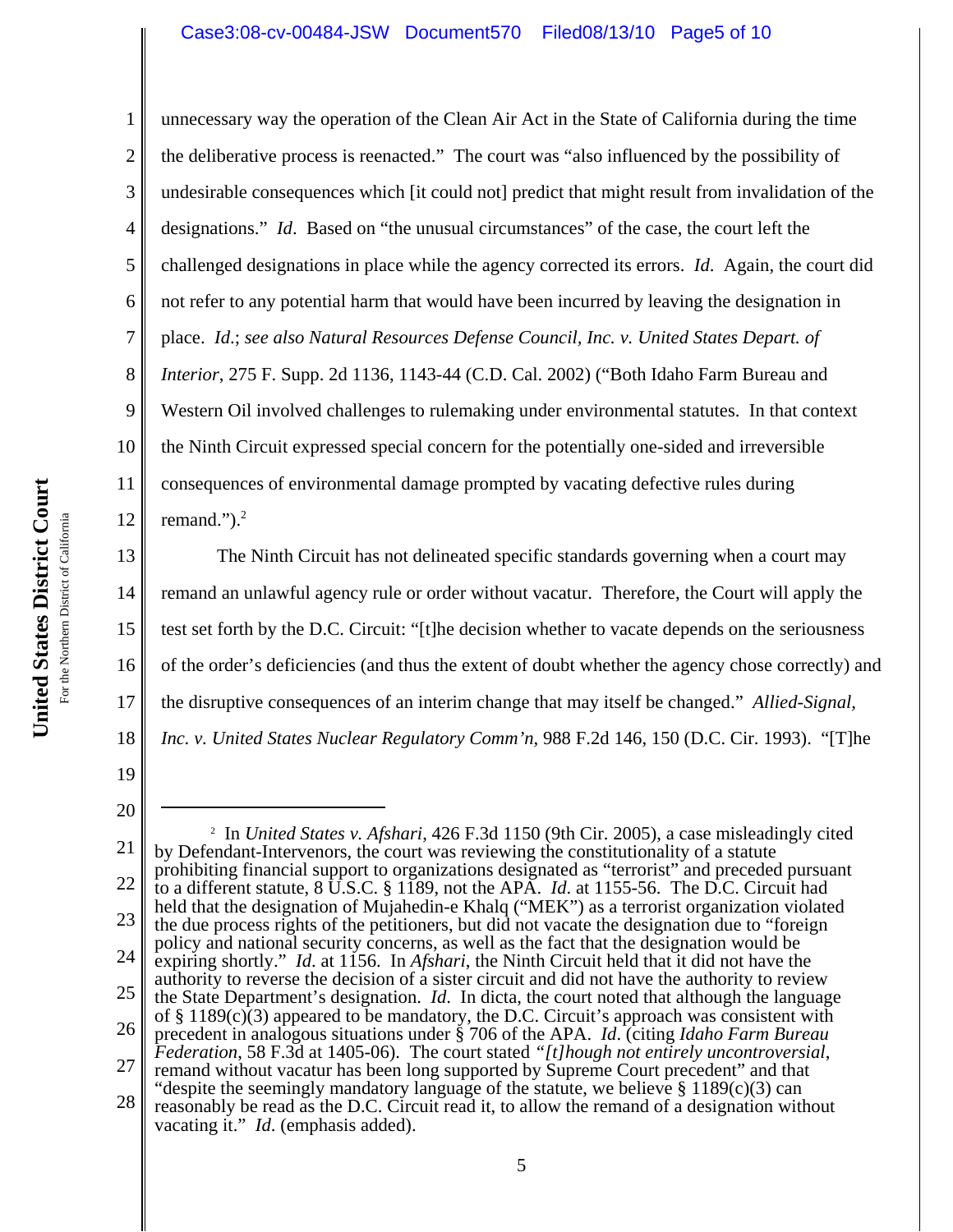second *Allied-Signal* factor is weighty only insofar as the agency may be able to rehabilitate its rational for the regulation." *Comcast*, 579 F.3d at 9.3

3 4 5 6 7 8 9 10 11 12 13 14 15 16 17 18 19 20 Defendants and Defendant-Intervenors argue that the Court should remand without vacating APHIS's deregulation decision. They contend that APHIS's deficiencies were not that serious or numerous and seem certain that APHIS will affirm its decision to deregulate genetically engineered sugar beets upon remand. The Court disagrees with their assessment of the seriousness of APHIS's errors. NEPA is a procedural statute designed to ensure comprehensive consideration of the environmental consequences of agency action. The fact that the Court has already found that APHIS failed to fully consider the potential consequences of deregulation and that Plaintiffs have shown that deregulation may significantly affect the environment demonstrates that APHIS's errors are not minor or insignificant. Moreover, APHIS's apparent position that it is merely a matter of time before they reinstate the same deregulation decision, or a modified version of this decision, and thus apparent perception that that conducting the requisite comprehensive review is a mere formality, causes some concern that Defendants are not taking this process seriously. Finally, the Court notes that Defendants request, at a minimum, a ninth-month delay of any vacatur in order to give APHIS time to implement interim measures. However, the Court ruled in September 2009, over ten months ago, that APHIS's deregulation decision without preparing an environmental impact statement was invalid. According to APHIS's position, it has already had more than sufficient time to take interim measures, but failed to act expediently.

21 22 23 With respect to the factor regarding disruptive consequences of an interim change that may itself be changed, despite the fact that the statutes at issue are designed to protect the environment, Defendants and Defendant-Intervenors focus on the economic consequences they

24

1

2

<sup>25</sup> 26 27 <sup>3</sup> Other courts have also applied the following factors: "the purposes of the substantive statute under which the agency was acting, (2) the consequences of invalidating or enjoining the agency action, ... (3) the potential prejudice to those who will be affected by maintaining the status quo[]" and (4) "the magnitude of the administrative error and how extensive and substantive it was." *Home Builders Ass'n of Northern California v. U.S. Fish and Wildlife Serv.*, 268 F. Supp. 2d 1197, 1236, 1239 (E.D. Cal. 2003) (vacating the

<sup>28</sup> agency's rule where court found that vacating the rule would not expose the animal to significantly greater threats of extinction and that the designation violated the Endangered Species Act and the APA on numerous grounds).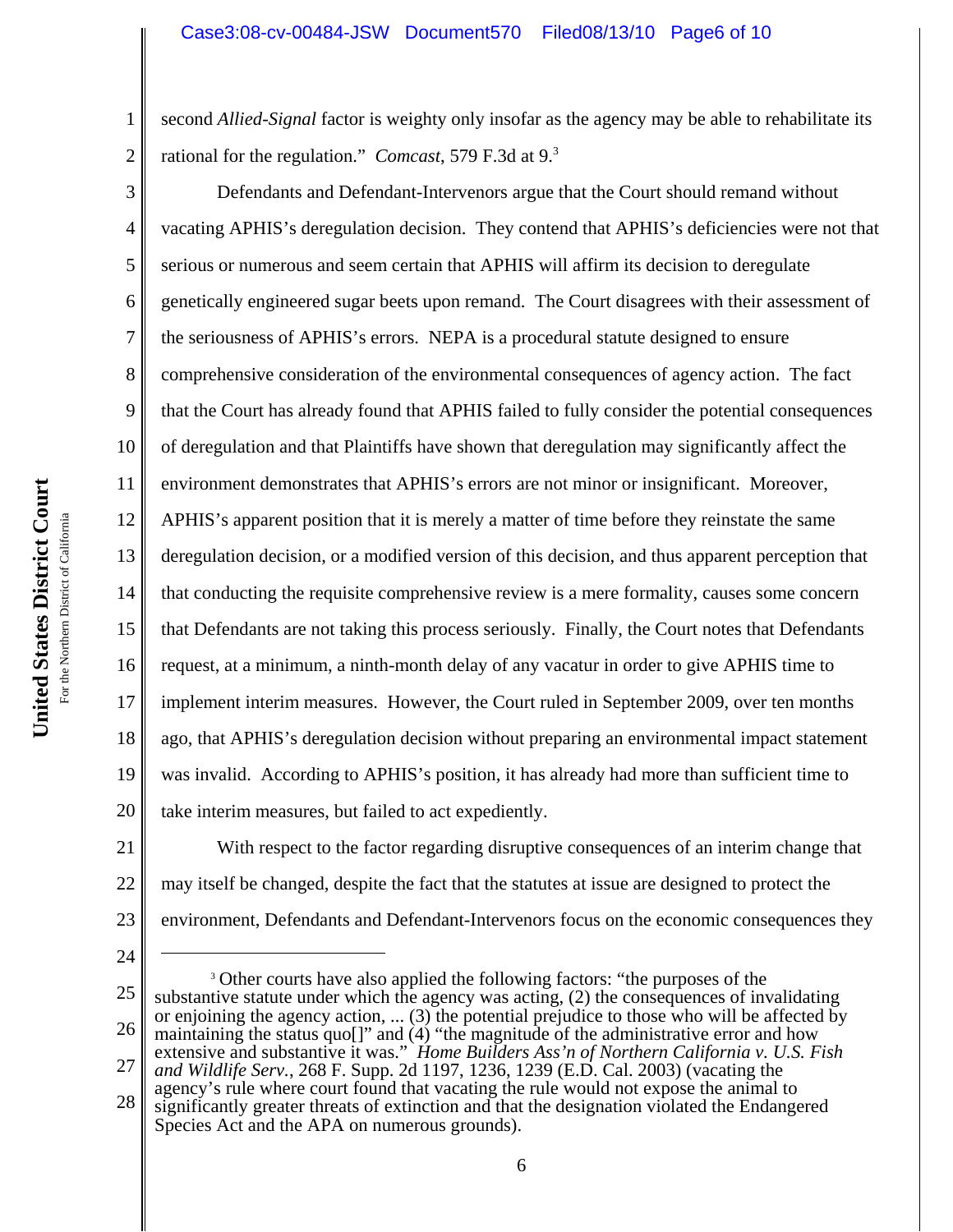# Case3:08-cv-00484-JSW Document570 Filed08/13/10 Page7 of 10

3 4 6 8 9 10 11 12 claim Defendant-Intervenors would incur. In light of the limited circumstances in which the Ninth Circuit has determined that equity warranted remanding without a vacatur, it is not clear that economic consequences is a factor the Court may consider in environmental cases. *See Natural Resources Defense Council*, 275 F. Supp. 2d at 1146 n. 21 (noting the "differences in character" between the potential irreversible environmental harm and any potential economic harm to private developers); *see also Natural Resources Defense Council, Inc. v. United States Environmental Protection Agency*, 676 F. Supp. 2d 307, 317 n.10 (S.D.N.Y. 2009) (questioning whether economic considerations may be given any weight in a decision regarding whether to vacate insecticide registrations by the EPA). The cases cited to by Defendants, none of which are environmental cases, do not support their proposition. *See Milk Train, Inc. v. Veneman*, 310 F.3d 747 (D.C. Cir. 2002); *Sugar Cane Growers Coop. of Florida v. Veneman*, 289 F.3d 89 (D.C. Cir. 2002); *A.L. Pharma, Inc. v. Shalala*, 62 F.3d 1484 (D.C. Cir. 1995).

13 14 15 16 17 18 19 20 21 22 In *Milk Train*, large milk producers challenged the implementation by the Secretary of Agriculture of the 1999 subsidy program for dairy farmers. *Id*., 310 F.3d at 748-49. The court determined that the district court lacked jurisdiction to hear the first challenge to the Secretary's conduct and with respect to the second challenge, the court found that, based on the administrative record, it was unable to determine whether the Secretary's interpretation of the regulation was unlawful. *Id*. at 752, 755. Moreover, the 1999 subsidies had already been distributed to numerous farmers throughout the country and were not recoverable three years later. *Id.* at 756. Therefore, "[t]he egg [had] been scrambled and there [was] no apparent way to restore the status quo ante." *Id.* (quoting *Sugar Can Growers*, 289 F.3d at 97). In this context, the court remanded the case without vacating the Secretary's decision. *Id*.

23 24 25 26 27 In *Sugar Cane Growers*, sugar cane growers, processors, refiners and marketers challenged the Secretary of Agriculture's implementation of a payment in kind program for the 2001 sugar crop. *Id*., 289 F.3d at 91. The court determined that the agency had violated the APA. However, before the court's decision, the payment in kind program had already been launched and crops were already plowed. Therefore, the court found that "[t]he egg [had] been

For the Northern District of California For the Northern District of California 1

2

5

7

28

**United States District Court**

United States District Court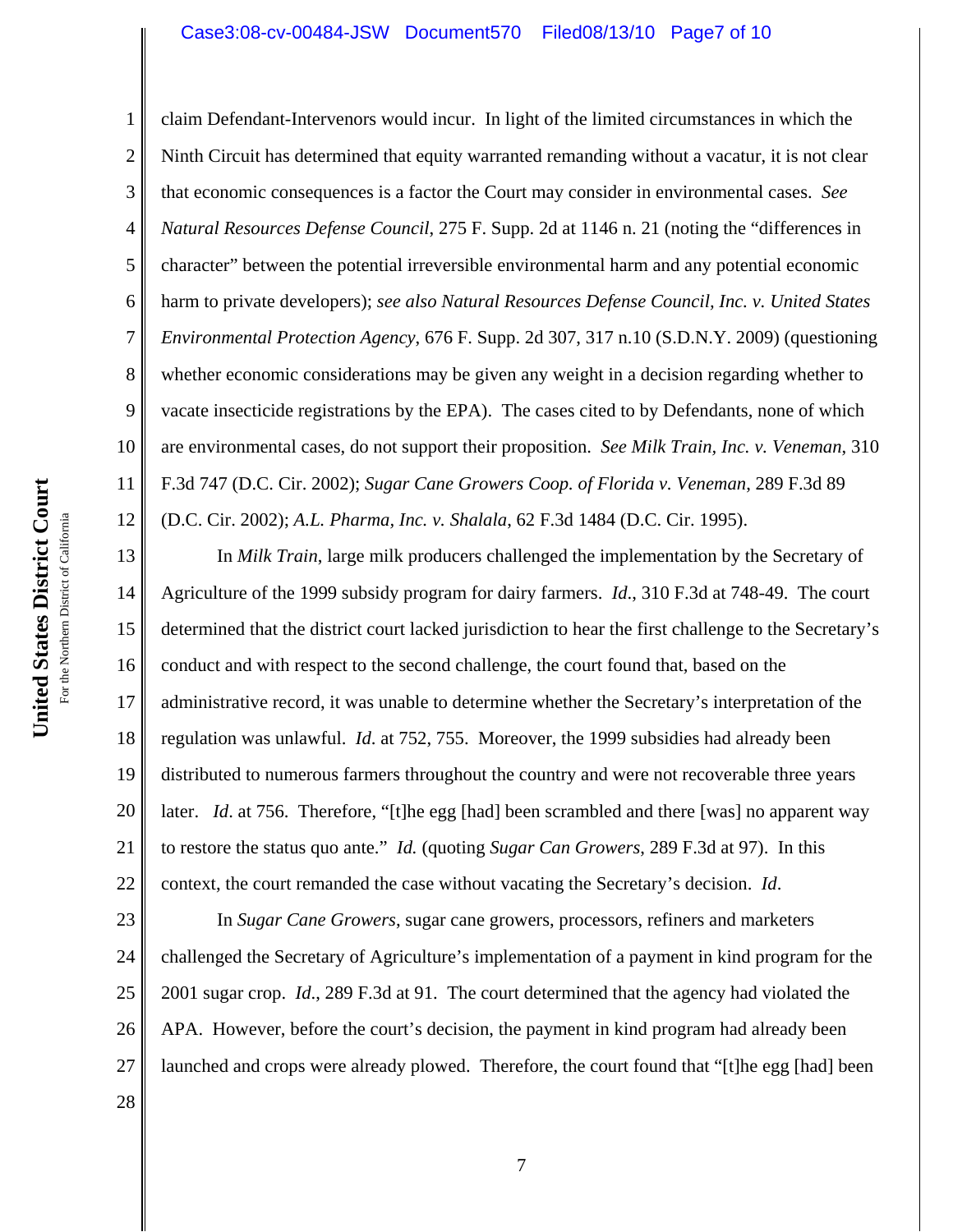scrambled and there [was] no apparent way to restore the status quo ante." *Id*. at 97.

Accordingly, the court remanded without vacatur. *Id.* at 98.<sup>4</sup>

4 10 In *A.L. Pharma*, a competitor sought judicial review of the Food and Drug Administration's ("FDA") approval of an applicant's animal drug for sale. *Id*., 62 F.3d at 1486. In the early 1970's, an industry trade association conducted a study which provided an adequate basis for the FDA to determine that the drug was safe, but did not establish that the drug met the required efficacy standards. *Id*. The court remanded but declined to vacate the FDA's approval of the drug because the applicant had for *thirteen years* relied in good faith on the agency's decision. Moreover, it was significant that there was no evidence to suggest that any harm would result from allowing the approval to remain in effect pending the agency's further explanation regarding efficacy. *Id*. at 1492.

12 13 14 15 16 17 Moreover, even if the Court could consider the potential economic consequences of a vacatur in an environmental case, in light of the Court's determination that the declaration by Susan Henley Manning, Ph.D. is inadmissible, Defendants and Defendant-Intervenors have failed to demonstrate that serious economic harm would be incurred pending a full environmental review or any interim action by APHIS. Accordingly, the Court finds that equity does not warrant remand without issuing a vacatur.

18 19 20 21 22 23 24 Plaintiffs seek an injunction in addition to the vactur of the deregulation decision. The Supreme Court recently stated in *Monsanto*, 130 S.Ct. at 2761, that recourse to the "additional and extraordinary relief of an injunction" was not warranted if a less drastic remedy, such as a vacatur of APHIS's deregulation decision, was sufficient to redress the plaintiff's injury. Here, Plaintiffs' only argument that a vacatur would not be sufficient to redress their injury is that Defendant-Intervenors or other third parties might violate the vacatur and APHIS might not be able to enforce the reinstated regulated status of genetically engineered sugar beets. (Plaintiffs'

25

26

27 28 <sup>4</sup> Despite Defendants' and Defendant-Intervenors' assertion that the "egg has been scrambled" here as well, issuing a vactur would not be moot. A vacatur would prevent the planting and processing of genetically engineered sugar beets going forward, unless and until APHIS again deregulates, or partially deregulates, genetically engineered sugar beets in a lawful manner.

1

2

3

5

6

7

8

9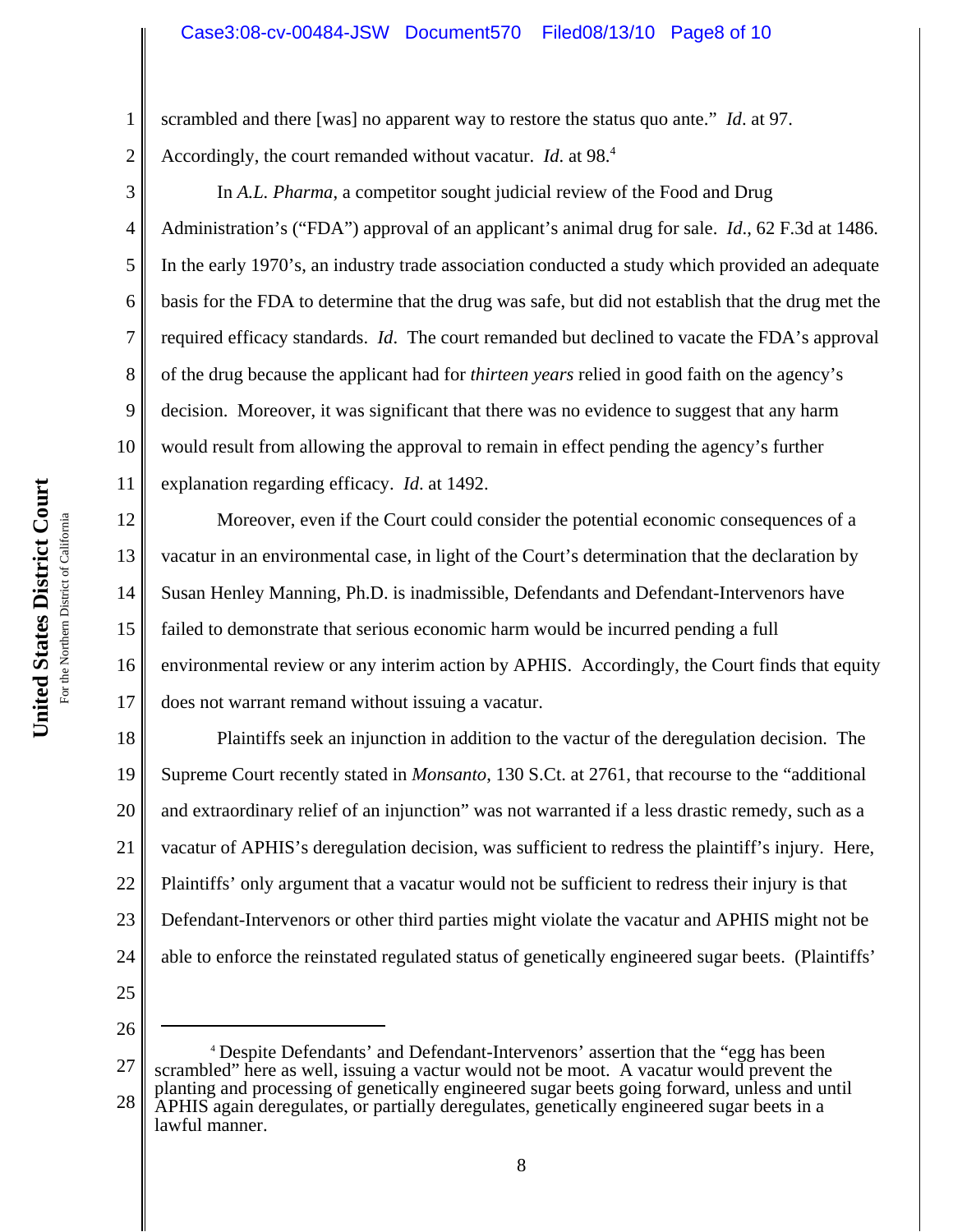1 2 3 4 5 6 Suppl. Br. at  $5-6.$ <sup>5</sup> The Court finds that any injury from such conduct is purely speculative and dependant on future conduct, and therefore, finds that Plaintiffs' request for an injunction is not warranted. Accordingly, the Court denies Plaintiffs' request for a permanent injunction. This Order is without prejudice to Plaintiffs seeking further redress if, after the deregulation decision is vacated, Plaintiffs can demonstrate that Defendant-Intervenors or other third parties have in fact violated the vacatur.

7 8 9 10 11 The Court will limit the vacatur to any planting of genetically modified sugar beets *after* the date of this Order. Because Plaintiffs apparently do not seek to have the vacatur apply to the genetically modified sugar beet root and seed crops planted *before* the date of this Order, the Court will not impose a vacatur that would require the destruction of the genetically engineered crop that has already been planted.<sup>6</sup>

United States District Court **United States District Court** For the Northern District of California For the Northern District of California

12

<sup>13</sup> 14 15 16 17 18 19 20 21 22 23 24 25 26 <sup>5</sup> At the hearing on Plaintiffs' motion regarding remedies, Plaintiffs attempted to recharacterize their motion as merely seeking an injunction with respect to the crops that have already been planted as of the date of this Order. Because Plaintiffs are not requesting that the vacatur apply to the genetically engineered sugar beet root and seed crops that have already been planted, Plaintiffs argued that a limited injunction is necessary to ensure that precautions are taken to reduce any contamination with conventional sugar beets. The Court agrees that such a limited injunction, especially if the vactur were limited to apply to future plantings, may address potential injuries that may not be redressed through a vacatur. However, unfortunately, Plaintiffs did not argue for such a limited injunction in their papers, and, thus, did not make the showing required for an injunction. In order to obtain a permanent injunction, Plaintiffs must demonstrate that: (1) they have suffered an irreparable injury; (2) remedies available at law are inadequate to compensate for such injuries;  $(3)$ considering the balance of hardships between the plaintiff and defendant, a remedy in equity is warranted; and (4) the public interest would not be disserved by a permanent injunction. *Monsanto*, 130 S. Ct. at 2756. All of Plaintiffs briefing regarding an injunction was directed at *future* plantings. Therefore, Plaintiffs failed to demonstrate that the requisite elements for an injunction have been satisfied with respect to the genetically engineered sugar beet root and seed crops that were planted before the date of this Order. <sup>6</sup> At the hearing on Plaintiffs' motion regarding remedies, Plaintiffs argued that they only intended to allow the genetically engineered sugar beet root and seed crops that had been planted in the spring of 2010 to be protected, not the 2010 fall seed crop that has already been planted. According to Plaintiffs, their briefs were submitted when the hearing on their motion was still scheduled for July 9, 2010, before the planting of 2010 fall seed crop was to begin. However, Defendants and Defendant-Intervenors argued in their briefs that they construed Plaintiffs' request as being limited to plantings conducted after the date of the Court's order on remedies. In their supplemental brief submitted on July 6, 2010, after

<sup>27</sup> the Court had moved the hearing to August  $\overline{13}$ , 2010, Plaintiffs made no attempt to clarify their position. Moreover, although Plaintiffs argued at the hearing that to the extent any of the 2010 fall seed crop had already been planted with genetically engineered sugar beets,

<sup>28</sup> such crop should be destroyed, Plaintiffs did not make any persuasive argument as to why such crop should be distinguished from the other genetically engineered sugar beets that had